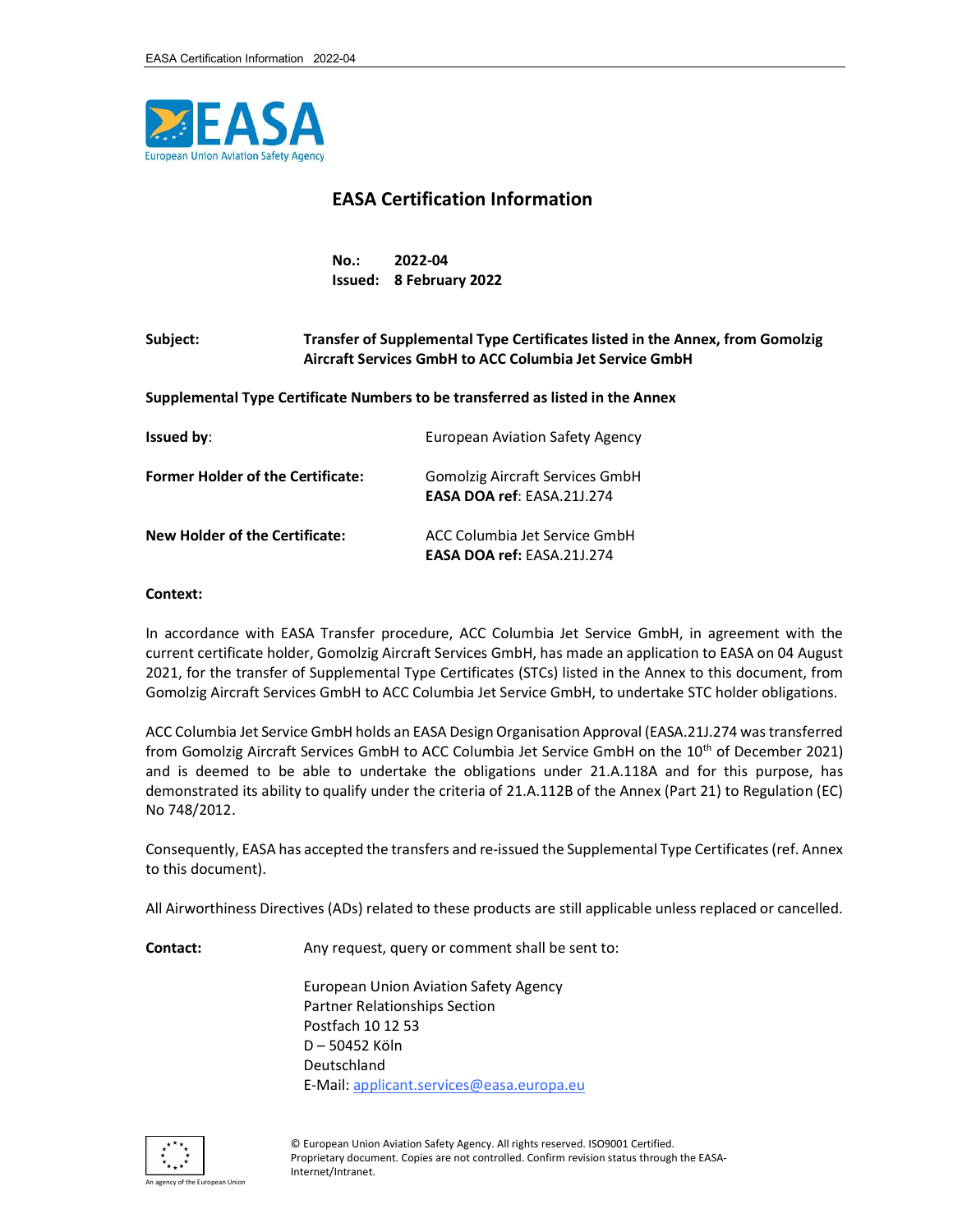## Annex

List of transfered Supplemental Type Certificates from Gomolzig Aircraft Services GmbH to ACC Columbia Jet Service GmbH

| EASA STC no.                 | Rev.<br>level | Foreign/NAA<br>STC ref. | <b>Models</b>                     | <b>Description</b>                                                                                  | Date of Issue |
|------------------------------|---------------|-------------------------|-----------------------------------|-----------------------------------------------------------------------------------------------------|---------------|
| 10013958                     | REV. 2        |                         | CL-600-2B16<br>(604 VARIANT)      | Installation of an Artex ELT C406-1.                                                                | 15/10/2018    |
| (EASA.A.S.00516)             |               |                         |                                   |                                                                                                     |               |
| 10014138<br>(EASA.A.S.01249) | REV. 1        |                         | 35/35A                            | Installation of Honeywell MST-67A dual<br>Mode S XPDR/CAS-67A TCAS II System.                       | 15/10/2018    |
| 10014160                     | REV. 1        |                         | F27MK500                          | Installation of an ARTEX ELT C406-1/-2.                                                             | 15/10/2018    |
| (EASA.A.S.01292)             |               |                         |                                   |                                                                                                     |               |
| 10014764                     | REV. 1        |                         | 35/35A/36/                        | Installation of Honeywell EGPWS Mk. VIII                                                            | 22/10/2018    |
| (EASA.A.S.02954)             |               |                         | 36A                               | (in combination with an existing Weather<br>Radar display).                                         |               |
| 10017178                     | REV. 1        |                         | EC135 P1/                         | Installation of a HeliMap. MIDI.P0252                                                               | 17/10/2018    |
| (EASA.R.S.01296)             |               |                         | EC135 P2/<br>EC135 T1             | Moving Map System.                                                                                  |               |
| 10017179                     | REV. 1        |                         | MBB-BK117 B-2                     | Revision 1 of this STC is due to the                                                                | 17/10/2018    |
| (EASA.R.S.01297)             |               |                         |                                   | transfer of EASA STCEASA.R.S.01297:<br>Installation of a Heli.Map. MIDI.P0252<br>Moving Map System. |               |
| 10017213                     | REV. 1        |                         | MBB-BK117 B-                      | Installation of an EAE Heli.                                                                        | 17/10/2018    |
|                              |               |                         | 2/ MBB-BK117                      | Map.MDI.P0252 system with extension                                                                 |               |
| (EASA.R.S.01369)             |               |                         | $C-1$                             | box (for advisory only). Installation of a                                                          |               |
|                              |               |                         |                                   | moving map system into BK117B-2 and<br>BK117C-1 models.                                             |               |
| 10030084                     | REV. 2        | <b>LBA STC</b>          | SEE EASA                          | Upwards Opening Door for Parachutist                                                                | 14/09/2018    |
|                              |               | 0060/549B               | APPROVED                          | Dropping                                                                                            |               |
|                              |               |                         | MODEL LIST                        |                                                                                                     |               |
| 10030085                     | REV. 2        | <b>LBA STC</b>          | SEE EASA                          | Dropping of max 4 Parachutists with                                                                 | 14/09/2018    |
|                              |               | 0059/549B               | APPROVED                          | Manual or Automatic Release.                                                                        |               |
| 10034112                     | REV. 1        |                         | <b>MODEL LIST</b><br>CL-600-2B16/ | Installation of a combined IRIDIUM-GPS                                                              | 22/10/2018    |
|                              |               |                         | CL-600-2B19                       | Antenna as provision of an optional Sky                                                             |               |
|                              |               |                         |                                   | Tracking System.                                                                                    |               |
| 10048730                     | REV. 5        |                         | <b>DA42</b>                       | Installation of TAE 125-02-114 engine.                                                              | 18/08/2021    |
|                              |               |                         | <b>DA42</b>                       |                                                                                                     |               |
| 10052957                     | REV. 1        |                         | 35/35A/36/                        | Upgrade TCAS II to ACAS II Change 7.1                                                               | 22/10/2018    |
|                              |               |                         | 36A                               | Software.                                                                                           |               |
|                              |               |                         |                                   |                                                                                                     |               |
| 10054319                     | REV. 1        |                         | LEARJET 31A                       | Upgrade TCAS II to ACAS II Change 7.1 for                                                           | 22/10/2018    |
|                              |               |                         |                                   | AlliedSignal Bendix King CAS67.                                                                     |               |
| 10066365                     | REV. 2        | (LBA                    | F172L, F172M,                     | Exhaust Installation of an externally                                                               | 29/05/2019    |
|                              |               | 0368/539)               | F172N, F172P                      | mounted exhaust silencer system C172-                                                               |               |
|                              |               |                         | 172Q, 172RG,                      | 606500 resp. C172RG-606500                                                                          |               |
|                              |               |                         | 172 R, 172S                       |                                                                                                     |               |
|                              |               |                         | 172K, 172L,<br>172M, 172N,        |                                                                                                     |               |
|                              |               |                         | 172P                              |                                                                                                     |               |
| 10066717                     | REV. 1        | EMZ                     | MX-7-180, MX-                     | Installation of the GOMOLZIG Silencer                                                               | 20/09/2018    |
|                              |               | 0112/669                | 7-235                             | System 606500                                                                                       |               |
|                              |               |                         | M-6-235, M-7-                     |                                                                                                     |               |
| 10069421                     | REV. 1        | (LBA SA                 | 235, MT-7-235<br>208, 208B        | Parachute Kit                                                                                       | 03/04/2019    |
|                              |               | 0094)                   |                                   |                                                                                                     |               |
|                              |               |                         |                                   |                                                                                                     |               |

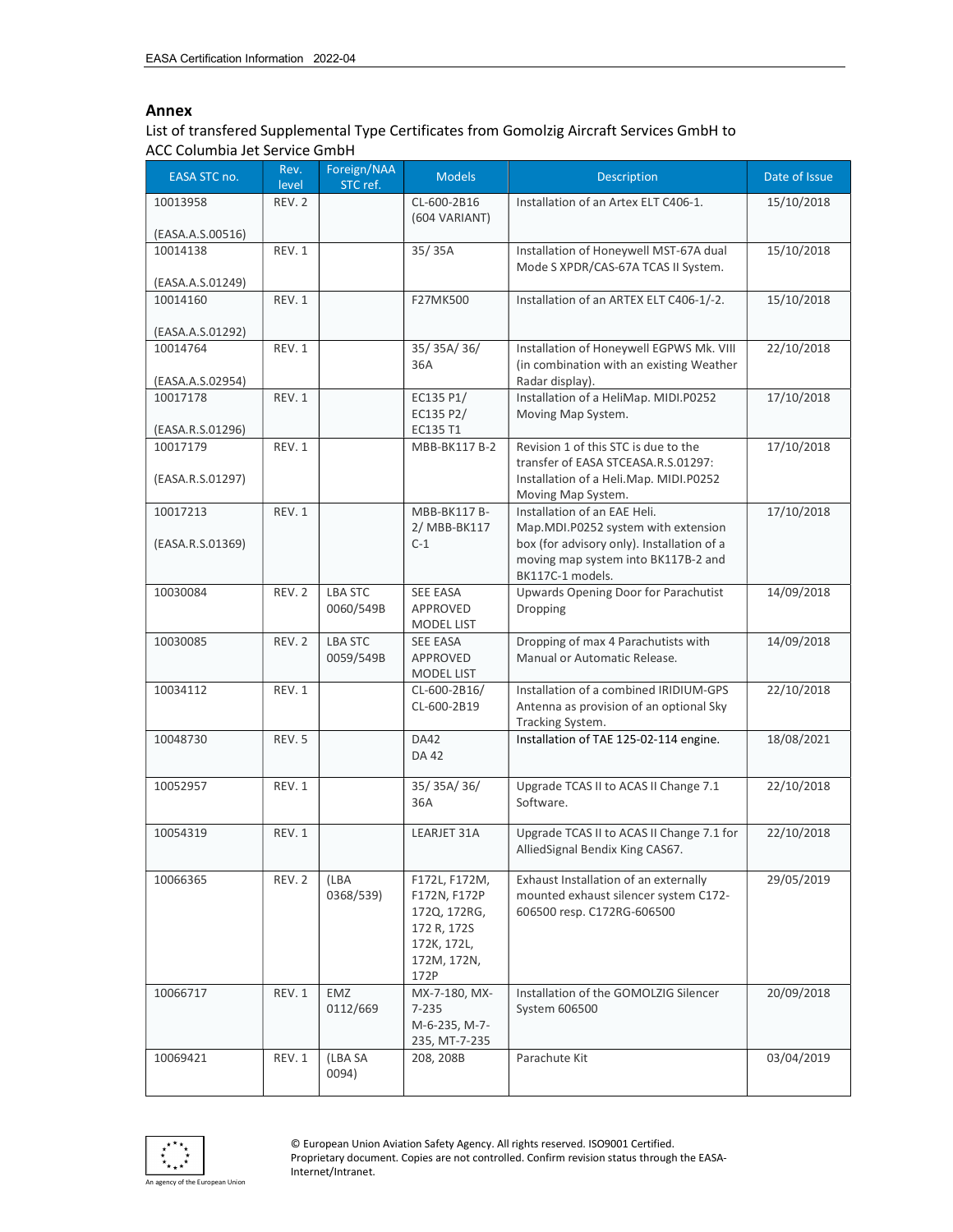| EASA STC no.                 | Rev.<br>level | Foreign/NAA<br>STC ref. | <b>Models</b>                                                                                                                                                                             | Description                                                                                                                                                                                         | Date of Issue |
|------------------------------|---------------|-------------------------|-------------------------------------------------------------------------------------------------------------------------------------------------------------------------------------------|-----------------------------------------------------------------------------------------------------------------------------------------------------------------------------------------------------|---------------|
| 10072832                     |               |                         | 690C                                                                                                                                                                                      | Installation and operation of gimbal<br>camera lift within aircraft cabin.                                                                                                                          | 17/03/2020    |
| 10014302<br>(EASA.A.S.01546) | REV. 1        |                         | DR300/400                                                                                                                                                                                 | MOGAS Operation Installation of a<br>modification kit to allow the operation<br>with MOGAS i.a.w. EN228                                                                                             | 18/10/2013    |
| 10014670<br>(EASA.A.S.02829) | REV.3         |                         | 172RG                                                                                                                                                                                     | Installation of Low Noise Silencer Kit<br>"System Gomolzig" C172RG_606520<br><b>Additional Propeller MTV</b>                                                                                        | 03/09/2013    |
| 10014832<br>(EASA.A.S.03047) | REV. 1        |                         | 2. PA-34-220T<br>(SENECA V)<br>1. PA-34-220T<br>(SENECA IV)<br>1. PA-34-220T                                                                                                              | Installation of Penta Camera System                                                                                                                                                                 | 21/12/2011    |
| 10014907                     | REV. 2        |                         | (SENECA III)<br>1. PA-34-200T<br>(SENECA II)<br>U206, U206A,<br>U206B, U206D                                                                                                              | Installation of Cessna 206 Exhaust<br>System                                                                                                                                                        | 12/02/2016    |
| (EASA.A.S.03145)             |               |                         | U206E, U206F,<br>U206G<br>TU206B,<br>TU206E,<br><b>TU206F,</b><br><b>TU206G</b><br>Т206Н, ТР206С,<br>TP206D, TP206E<br>P206C, P206D,<br>P206E,                                            |                                                                                                                                                                                                     |               |
| 10015027<br>(EASA.A.S.03334) | REV.3         |                         | 208, 208 B                                                                                                                                                                                | Installation of Dual Camera Hatches<br>C208-812000 with sliding doors and<br>mission power supply. Installation of<br>Single Camera Hatch C208-812100 with<br>sliding door and mission power supply | 10/04/2017    |
| 10015031<br>(EASA.A.S.03343) | REV.3         |                         | DO 28 D-2                                                                                                                                                                                 | Installation Turbine Conversion of Do 28<br>D-2 into following variants:-G92-A-1900-<br>G92-A-1950-G92-B-1800-G92-B-1950-<br>G92-H75-200                                                            | 20/10/2017    |
| 10027347<br>(EASA.A.S.03887) | REV. 1        |                         | <b>SA226T</b>                                                                                                                                                                             | Installation of MX20 Camera system.                                                                                                                                                                 | 29/05/2013    |
| 10029335                     |               |                         | T310P, T310Q,<br><b>T310R</b><br>E310H, E310J<br>310P, 310Q,<br>310R<br>310J, 310J-1,<br>310K, 310L,<br>310N<br>310E, 310F,<br>310G, 310H,<br>310I,<br>310, 310A,<br>310B, 310C,<br>310D, | Alternative Supplemental Inspection<br>Document (A-SID)                                                                                                                                             | 19/03/2010    |
| 10029570                     |               |                         | HUSKY A-1, A-<br>1A, A-1B, A-1C                                                                                                                                                           | Husky A1 Silencer STC Ext. To Variant A, B<br>and C                                                                                                                                                 | 01/04/2010    |



© European Union Aviation Safety Agency. All rights reserved. ISO9001 Certified. Proprietary document. Copies are not controlled. Confirm revision status through the EASA-Internet/Intranet.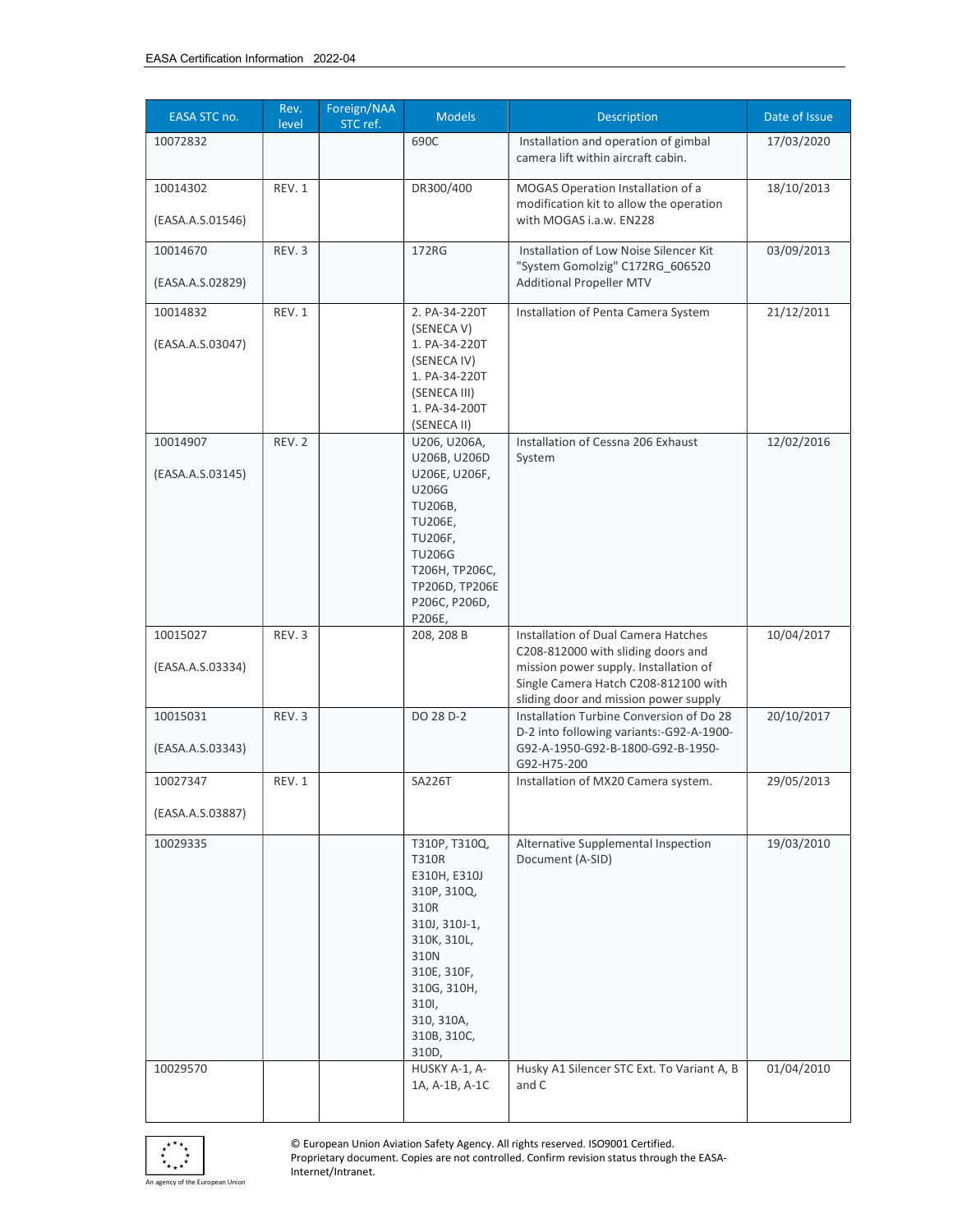| EASA STC no.                 | Rev.<br>level | Foreign/NAA<br>STC ref.               | <b>Models</b>                                                                                                                                                                                      | Description                                                                                      | Date of Issue            |
|------------------------------|---------------|---------------------------------------|----------------------------------------------------------------------------------------------------------------------------------------------------------------------------------------------------|--------------------------------------------------------------------------------------------------|--------------------------|
| 10029736<br>(EASA.A.S.03144) |               |                                       | CESSNA 421B                                                                                                                                                                                        | Installation of Silver Jodide Generators                                                         | 16/04/2010               |
| 10031342                     |               |                                       | 208B                                                                                                                                                                                               | Ferry Fuel Tank Installation                                                                     | 11/08/2010               |
| 10038775                     | REV. 1        | M6/91                                 | PA-25-235, PA-<br>25-260                                                                                                                                                                           | Low Noise system P                                                                               | 12/03/2013               |
| 10040526                     |               |                                       | <b>PA-31T</b>                                                                                                                                                                                      | Camera Hole Modification                                                                         | 09/07/2012               |
| 10040826                     |               | <b>LBA STC</b><br>EMZ SA<br>0100/2025 | CESSNA 340A                                                                                                                                                                                        | Camera Modification Kit System                                                                   | 27/07/2012               |
| 10042992<br>(EASA.A.S.0080)  | REV. 1        |                                       | DR 400 RP                                                                                                                                                                                          | Installation of engine Lycoming O-540<br>A4D5 or O-540 J3A5                                      | 22/03/2013               |
| 10043650                     |               |                                       | O-540-J3A5                                                                                                                                                                                         | Use of Automotive Gasoline RON 98 per<br>EN228 for Lycoming EngineO-540-J3A5<br>(S/N L24488-40A) | 15/02/2013               |
| 10050506                     |               |                                       | FR182<br>R182                                                                                                                                                                                      | <b>MOGAS Operation</b>                                                                           | 17/09/2014               |
| 10055234                     |               | LBA EMZ SA<br>1154                    | DR 400/180 S<br>DR 400/180 R<br>DR 400/180                                                                                                                                                         | GO2015-57 DR 400 Exhaust System                                                                  | 30/10/2015               |
| 10060508<br>10060536         |               |                                       | A340-341,<br>A340-342,<br>A340-343<br>A340-311,<br>A340-312,<br>A340-313<br>A330-341,<br>A330-342,<br>A330-343<br>A330-321,<br>A330-322,<br>A330-323<br>A330-301,<br>A330-302,<br>A330-303<br>208B | Installation of IAGOS P2<br>Leica ALS Installation on C208B equipped<br>with EASA STC 10015027.  | 16/12/2016<br>19/12/2016 |
| 10064933                     | REV. 1        | LBA<br>0533/657                       | RALLYE 235 E,<br>RALLYE 235 E-D<br>MS 894 A, MS<br>894 E                                                                                                                                           | Exhaust System MS 235-606500                                                                     | 09/03/2018               |

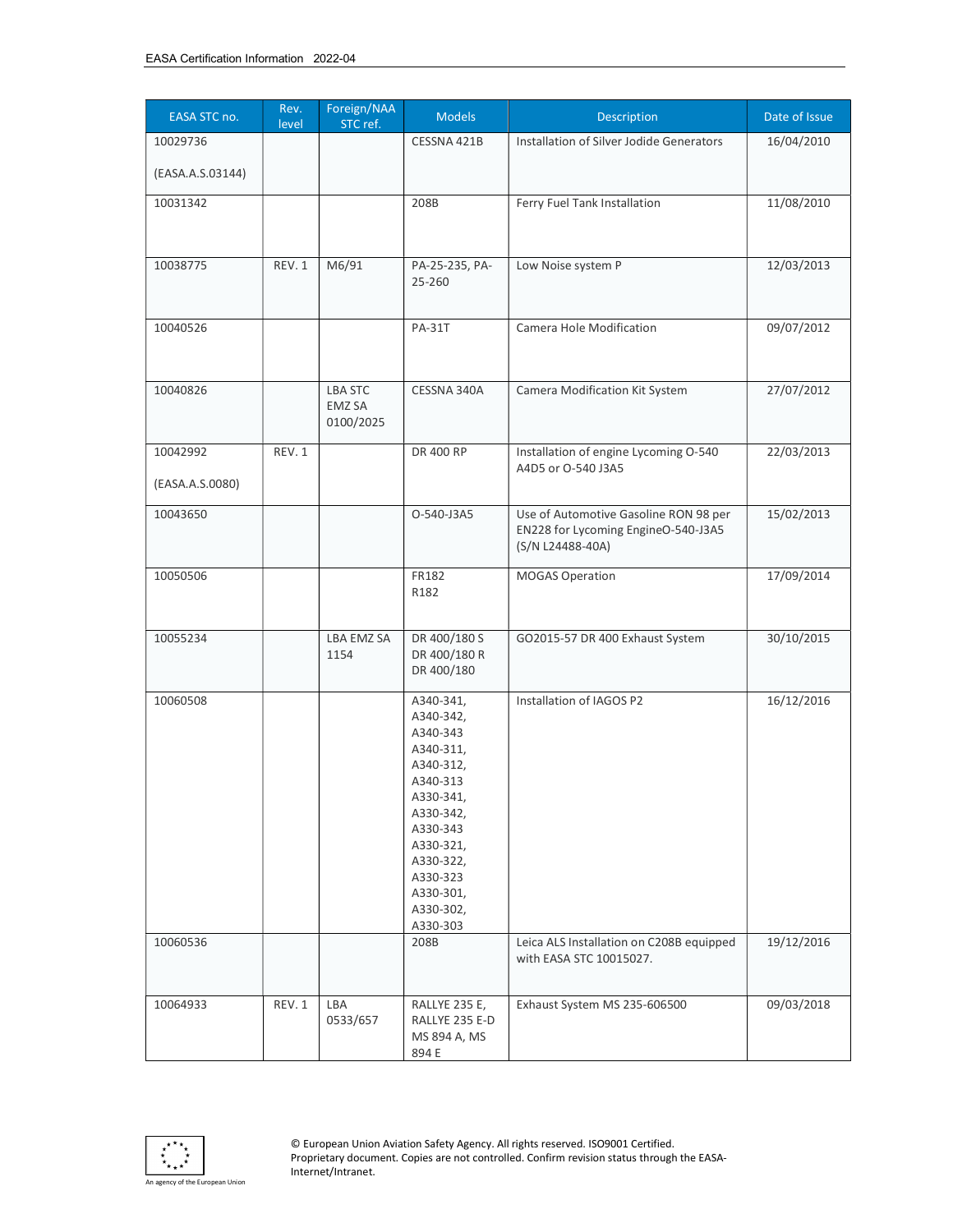| EASA STC no.   | Rev.<br>level | Foreign/NAA<br>STC ref.      | <b>Models</b>                                                                                                                                                                                                                          | Description                                                                                                                                          | Date of Issue |
|----------------|---------------|------------------------------|----------------------------------------------------------------------------------------------------------------------------------------------------------------------------------------------------------------------------------------|------------------------------------------------------------------------------------------------------------------------------------------------------|---------------|
| EASA.A.S.01374 | REV 1         |                              | CESSNA F182-Q<br>CESSNA F182-P<br>CESSNA 182Q<br>CESSNA 182P<br>CESSNA 182N<br>CESSNA 182M<br>CESSNA 182L<br>CESSNA 182K<br>CESSNA 182J<br>CESSNA 182H<br>CESSNA 182G<br>CESSNA 182F<br>CESSNA 182E                                    | Installation of Noise Reduction Kit C182-<br>606650                                                                                                  | 04/08/2006    |
| EASA.A.S.02546 |               |                              | PIPER PA-23-<br>250                                                                                                                                                                                                                    | Leica ADS 40 digital camera installation                                                                                                             | 13/03/2006    |
| EASA.A.S.02699 |               |                              | DIAMOND HK-<br>36 SUPER<br><b>DIMONA</b>                                                                                                                                                                                               | Modification of the Dimona HK 36 R<br>"Super Dimona" equipped with the<br>engine Rotax 912 A3 with the alternative<br>Propeller MTV-21-A-CF/C175-05. | 11/06/2008    |
| EASA.A.S.02779 |               |                              | CESSNA 172S                                                                                                                                                                                                                            | Installation of Noise Reduction Kit C172S-<br>606560                                                                                                 | 26/09/2006    |
| EASA.A.S.03052 |               |                              | CESSNA 182                                                                                                                                                                                                                             | Towing Kit Cessna 182 "System<br>Gomolzig" C182-820000"                                                                                              | 12/10/2007    |
| EASA.A.S.03328 |               |                              | CESSNA 425<br>CESSNA 421C<br>CESSNA 421B<br>CESSNA 421A<br>CESSNA 421<br>CESSNA 414A<br>CESSNA 414<br>CESSNA 411A<br>CESSNA 411<br>CESSNA 402C<br>CESSNA 402B<br>CESSNA 402A<br>CESSNA 402<br>CESSNA 401B<br>CESSNA 401A<br>CESSNA 401 | Alternative Supplemental Inspection<br>Document (A-SID).                                                                                             | 05/12/2008    |
| EASA.A.S.03347 | REV 1         |                              | <b>BEECH B99</b><br>BEECH 99                                                                                                                                                                                                           | Installation of P&W PT6A-34 Engine                                                                                                                   | 19/12/2008    |
| EASA.A.S.03353 |               |                              | LEARJET 36A<br>LEARJET 35A                                                                                                                                                                                                             | Installation of Laser Reflector Dekagon                                                                                                              | 05/08/2008    |
| EASA.A.S.03470 |               | <b>EASA STC</b><br>2004-1522 | CESSNA 402C<br>CESSNA 402B<br>CESSNA 402A<br>CESSNA 402                                                                                                                                                                                | Use of Aerial Survey Camera Kit C402-<br>812000 for installation of Zeiss RMK Top<br>15 and Top 30 cameras.                                          | 08/02/2008    |